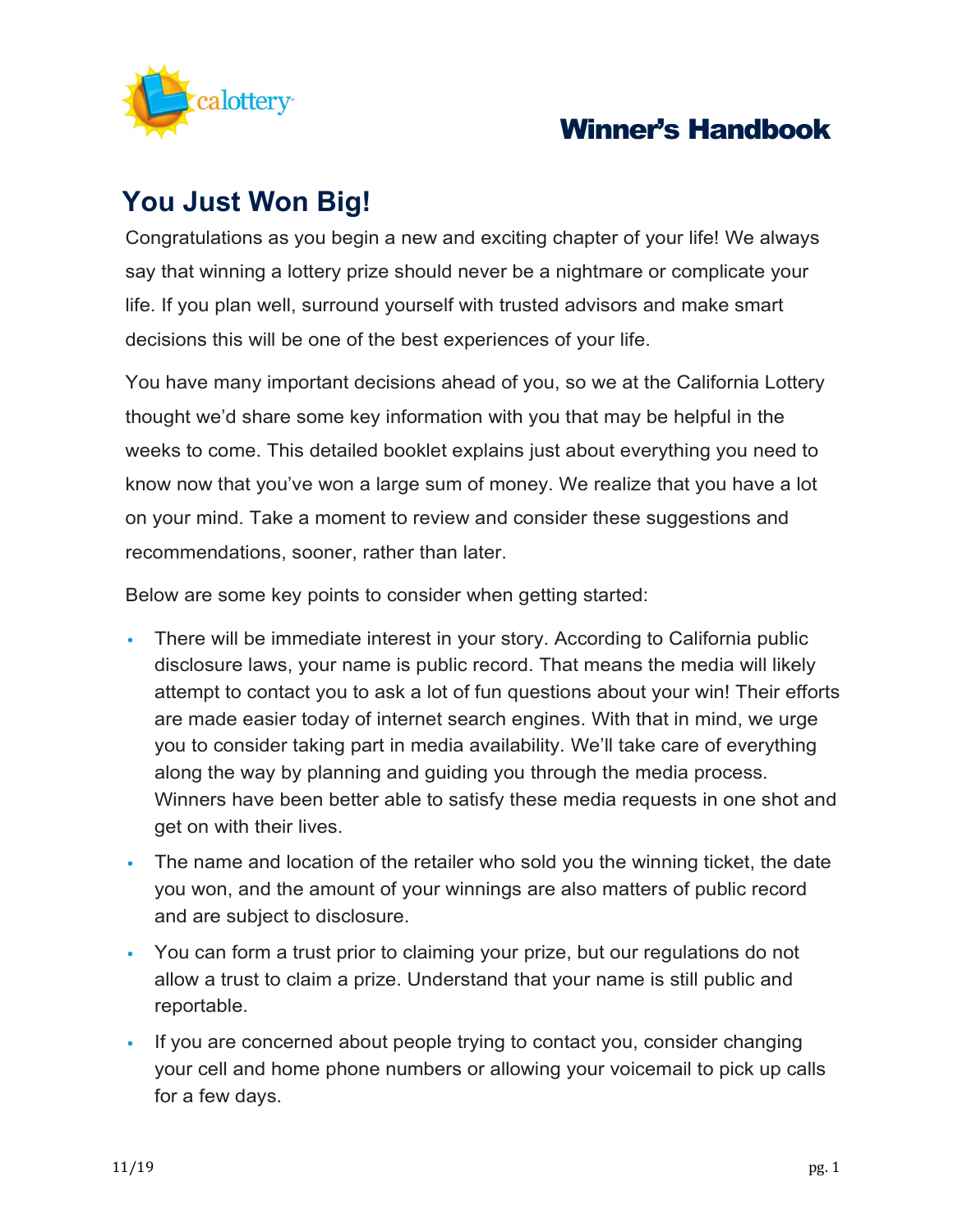

- An attorney can help protect you and your assets. Interview at least three licensed attorneys and select the one you feel most comfortable with.
- An accountant can make sure your taxes are in order year after year (more details inside).
- Interview several Certified Public Accountants. Remember, you will have to pay federal taxes on your win.
- If you plan to invest your money, do so wisely. You may consider the services of a qualified investment planner. Again, interview at least three and select the one you are most comfortable with.
- You may decide you want to hire an attorney, an accountant and an investment planner from three different firms so that they act independently from one another.

### **Remember—you are the boss. They work for you!**

- You will receive many offers to donate, invest or even give away your money. Always consult your experts.
- Spending fast and furious will only fast and furiously separate you from your winnings. Be careful with your newfound wealth!

## **Below are some reputable associations to help you assemble your legal and financial team.**

- Martindale-Hubbell Directory: [www.martindale.com](http://www.martindale.com/)
- California State Bar: [www.calbar.ca.gov](http://www.calbar.ca.gov/)
- The California Society of Certified Public Accountants: (800) 922-5272 | [www.calcpa.org](http://www.calcpa.org/)
- National Association of Personal Financial Advisors: (800) 366-2732 or (888) 333-6659 | [www.napfa.org](http://www.napfa.org/)
- The Financial Planning Association: (800) 322-4237 | [www.fpanet.org](http://www.fpanet.org/)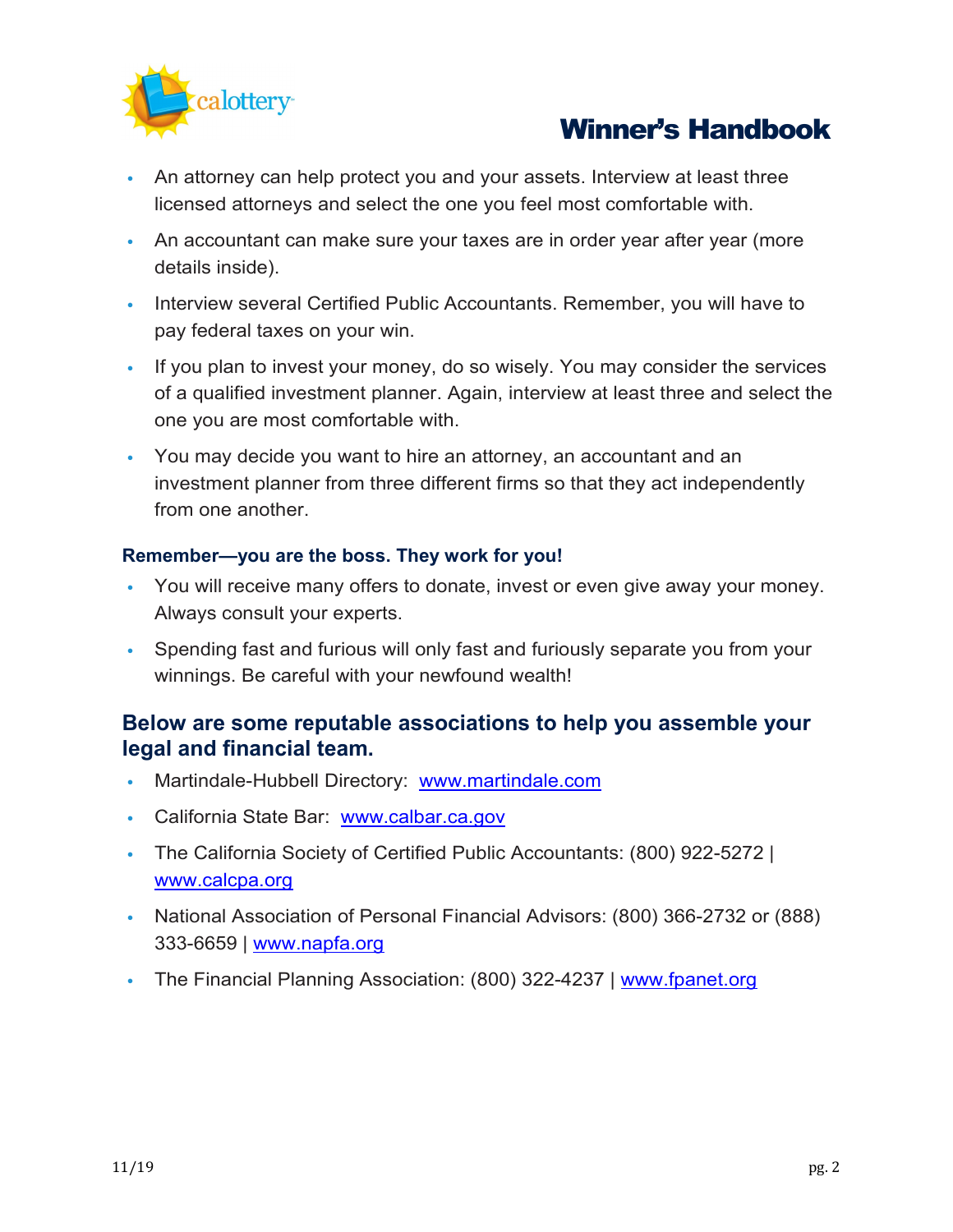

# **General Questions**

## **How Long Do I Have to Claim My Prize?**

Almost all Lottery draw games allow you 180 days from the date of the draw to claim your prize. The only exceptions are the *Powerball*® and *Mega Millions*® jackpots, in which you have one year from the date of the draw to claim your prize. *Scratchers*® prizes can be claimed no later than 180 days from the announced end of game date. Click here to find end of game information:

[www.calottery.com/scratchers#section-content-2-3](http://www.calottery.com/scratchers#section-content-2-3)

## **When Do I Receive My Check(s)?**

If you elected the cash option or if your prize is only offered in a single payment, your check should arrive approximately six to eight weeks from your claim date. If your prize is to be paid in installments, your first payment should be available within six to eight weeks from your claim date. If you choose to have your check mailed to a California Lottery District Office, they will notify you when your check is ready for pick-up. If you choose to receive your SuperLotto Plus*®*, Mega Millions, Powerball or applicable Scratchers prizes paid in annual installments, future payments will be sent close to the anniversary date of your win. Weekly installment winners will receive 52 payments each year and monthly winners get a payment at the same time each month. Payments can be mailed directly to your home address or to your financial institution at your request. For additional information, contact the Lottery's Prize Payments – Annuity Desk listed at the end of this handbook.

## **How Does the Lottery's Payment System Work?**

By default, all Powerball, Mega Millions and SuperLotto Plus jackpots are paid in 30 graduated installments. A winner is given the opportunity to choose the cash value of their jackpot prize within 60 days following their approved claim. The payment option you choose will apply to all claimants in a multiple ownership claim.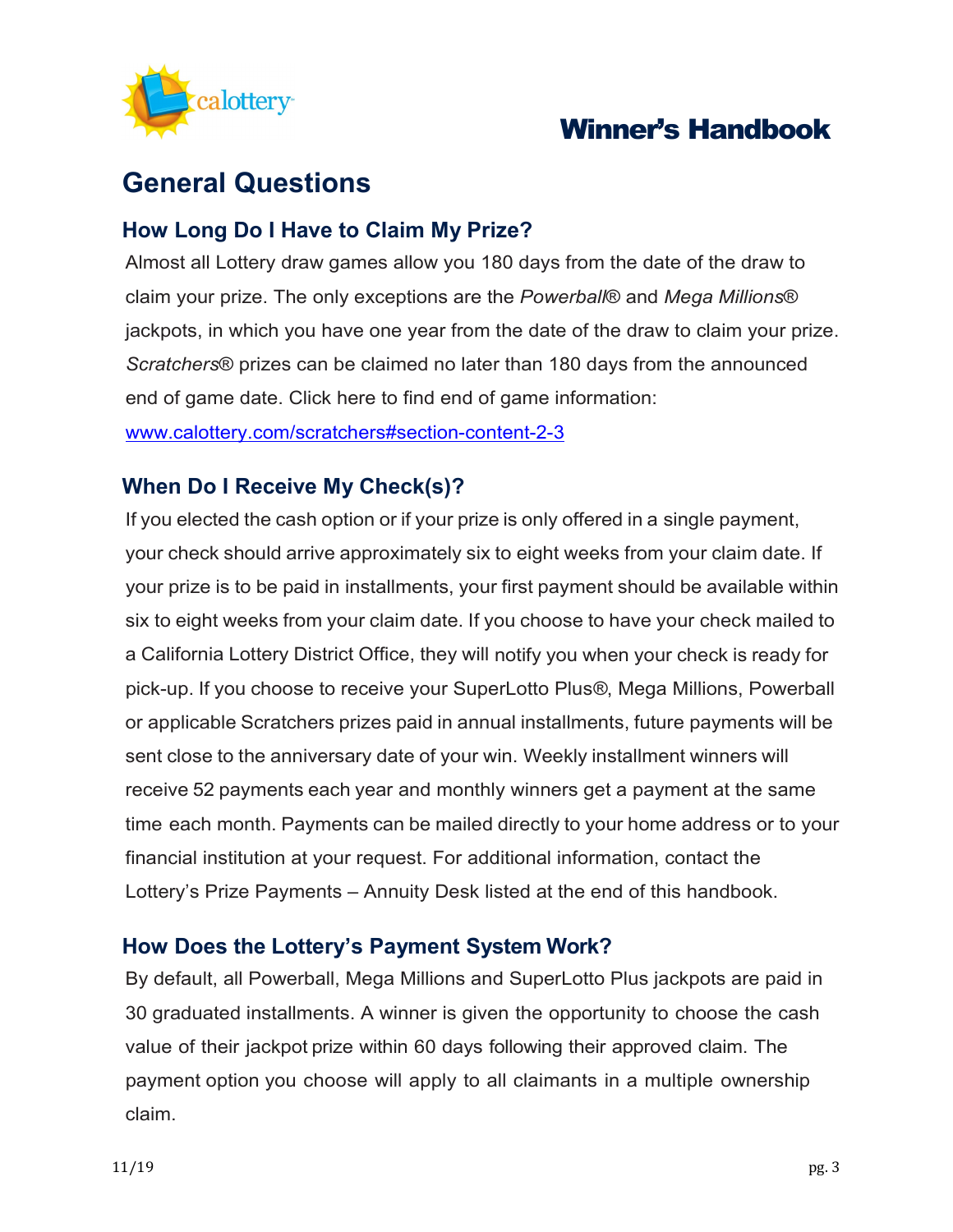

In addition, certain Scratchers games also offer an annuitized grand prize. For many games, you may instead elect the cash option. The cash option is a designated percentage of the annuity prize. The cash prize option amount can be found on the back of the Scratchers ticket. Grand prize annuity winners of Scratchers games will receive installment payments as specified by the Lottery for that game.

You will select the payment option by filling out a California Lottery Jackpot Election Payment Form. You have the option to fill out this form at the District Office when you claim your prize, or you can have the form sent to you. The form must be notarized and returned to the Lottery within 60 days from the date that your claim is approved for payment if it is not completed at a District Office. This is normally within a day or two of the date you submit your prize claim. Group winners of a jackpot prize must all choose the same payment option if it is not completed at a district office. This is normally within a day or two of the date you submit your prize claim. Group winners of a jackpot prize must all choose the same payment option, otherwise the payments default to annuity payments.

If you choose the cash option, the amount you receive will be less than the announced jackpot. That's because the announced jackpot total is the amount that would be earned if the Lottery invests the cash option amount over 30 years. If you choose the cash option for SuperLotto Plus, Mega Millions and Powerball jackpot prizes, you will receive the estimated cash value of the jackpot and not the advertised jackpot amount. If you choose to take the annuity, you will, after 30 years, receive the full advertised amount.

Your first annuity payment, or the single cash option payment, should arrive within six to eight weeks. There are generally no California state taxes for Lottery prizes, but we are required to withhold federal taxes. With an annuity prize, payments are made based on a graduated or a straight payment structure.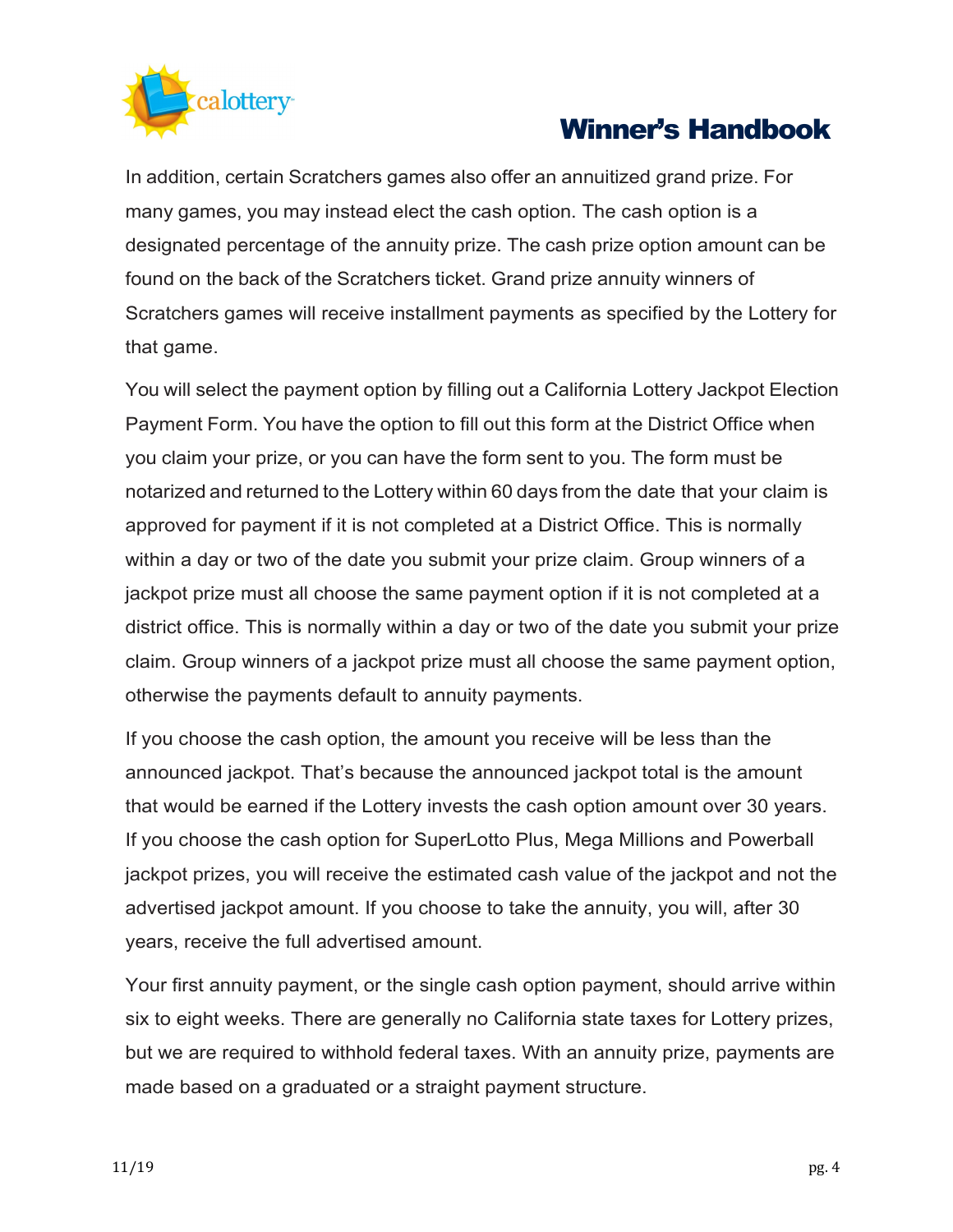

# **Financial Questions**

## **Who Receives the Interest Earned on this Prize Money?**

The Lottery currently purchases government securities to secure the future payments of your prize. Together, the principal and interest earned by these bonds over a specified time make up the full amount of the prize. In effect, each year a portion of the securities mature and make up that year's payment. For example, on a \$1 million Scratchers prize paid over 20 years, there is approximately \$500,000 in cash (approximately one-half of the entire prize amount) available for the purchase of bonds that will be worth \$950,000 at maturity. The first payment of \$50,000 to the winner is added to \$950,000 to equal the full value of the \$1 million prize.

### **Will the Lottery Pay Individual Prizes to Group Winners?**

California Lottery regulations allow for individual payments to be made to all members of a player group that wins a Scratchers, *Fantasy 5, Daily 3, Daily 4, Daily Derby®, Hot Spot®,* SuperLotto Plus, Mega Millions or Powerball prize of \$1 million or more, as long as the group consists of 100 or fewer winners. If you are a Lottery group member, you may claim your winnings on a Lottery Multiple Ownership Claim Form available at any California Lottery District Office. All district offices are listed at the end of this handbook. The decision to claim your winnings as a group must be made at the time you claim your prize. Group winners must all choose the same payment option.

### **What Will I Pay in Taxes?**

The Internal Revenue Service (IRS) requires the California Lottery to withhold federal taxes from many prizes. However, you'll be happy to learn that there is no California state or local tax withholdings. The withholding rate for federal income tax is based, in part, on a claimant's resident status. The Lottery is required to withhold federal taxes of 24% for U.S. Citizens and Resident Aliens providing a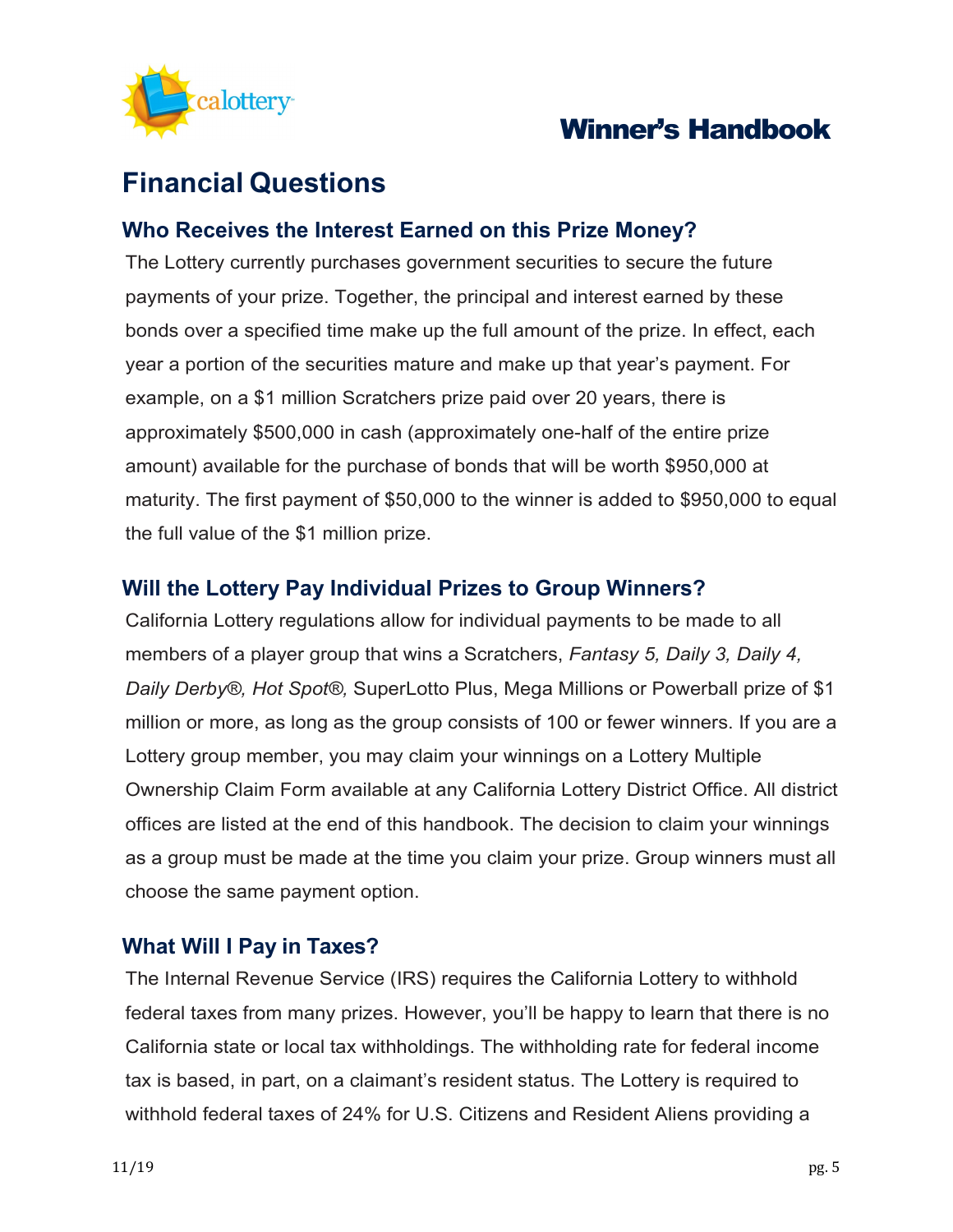

social security number, and 24% for U.S. Citizens and Resident Aliens not providing a social security number.

Claimants who select the "I am NOT a U.S. Citizen and I am NOT a Resident Alien" box on the Lottery Claim Form will have 30% withheld from all prizes.

A winner does not have to be a U.S. citizen in order to claim a prize.

Federal tax rates are subject to change and there may be an additional tax liability depending on a winner's total financial situation. Although state and local taxes are not withheld on any Lottery prize, you may still be liable for any California state and local personal income taxes based on your overall annual income and tax liability. Please consult a professional tax adviser to help you determine your total tax liability.

Tax information may be obtained by contacting the IRS at 1 (800) 829-1040

## **How Does a Lottery Pool Divide the Tax Liability?**

Group winners of Scratchers, Fantasy 5, Daily 3, Daily 4, Daily Derby, Hot Spot, SuperLotto Plus, Mega Millions, or Powerball prizes of \$1 million or more must choose the same payment option, and may use the Multiple Player Ownership Claim Form which allows each group member (up to 100 members) to receive individual payments from which their federal taxes will be withheld.

Group winners of prizes under \$1 million do not qualify for individual payments from the Lottery. Those winners must select a group representative to file a Lottery Claim Form and receive and distribute the prize to the other group members. In order to accurately assess the group members' individual tax liability, the IRS provides Form 5754 for this purpose and the group representative should ensure each member fills out this form prior to receiving their portion of the prize. IRS Form 5754 must be filed with the California Lottery by December 31 for the tax year in which the prize was paid. Using the information provided on the IRS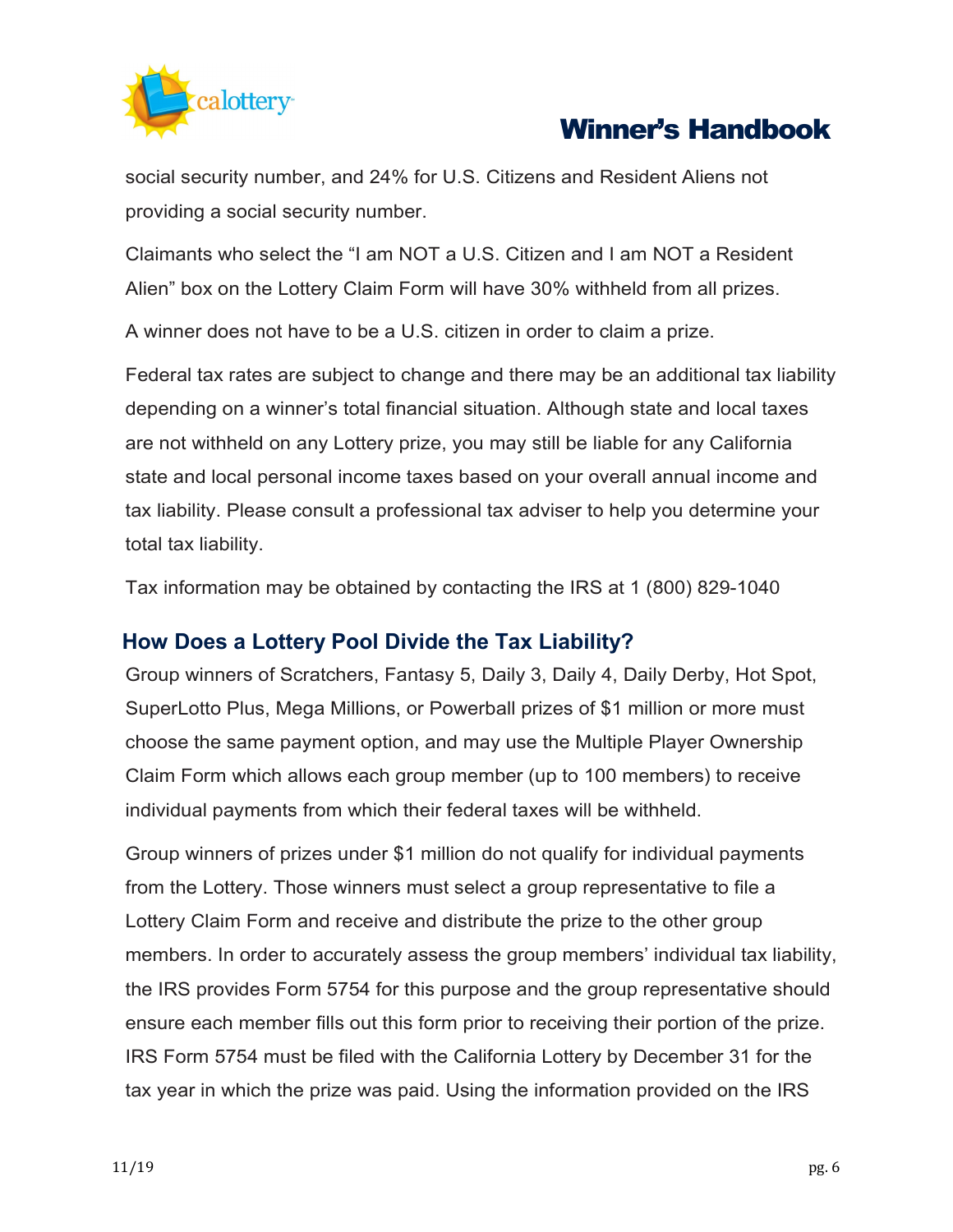

Form 5754, the California Lottery will issue an IRS W2-G Form by January 31 of the following year to each group member receiving individual payments.

## **What Do I Need from the Lottery in Order to File My Tax Return?**

As a California Lottery winner, an IRS W2-G Form will be mailed to you by January 31 for the previous tax year. This form reports the amount of your Lottery winnings and must be filed with your federal income tax return. You should also keep a copy for your records. Please remember to notify the Lottery's Tax Unit or Prize Payments Annuity Desk if you have changed your address. These phone numbers are listed at the end of this handbook.

### **Is it Possible to Receive More Than One Annual Payment in the Same Tax Year?**

If you claim a large prize paid in installments in late December, you may receive the first and second annual payments in the same tax year because your first payment may not be issued until January and your second payment would be on your anniversary date in December of that same year. Although this will only occur during the first year, you will need to plan for the tax liability of receiving two Lottery prize payments in one year because of the increased income. This can also occur if your payment is delayed into the next tax year for any reason, including failure to respond to our annual confirmation letter.

## **Can a Lien Be Filed Against My Winnings?**

Judgment liens, tax levies or offsets may be filed against your prize winnings by creditors or government agencies for payment of your debts. Any such offsets will be deducted from your next installment payment and the remainder, if any, will be mailed to you. The lien, levy or offset may continue from year to year until the debt is paid in full.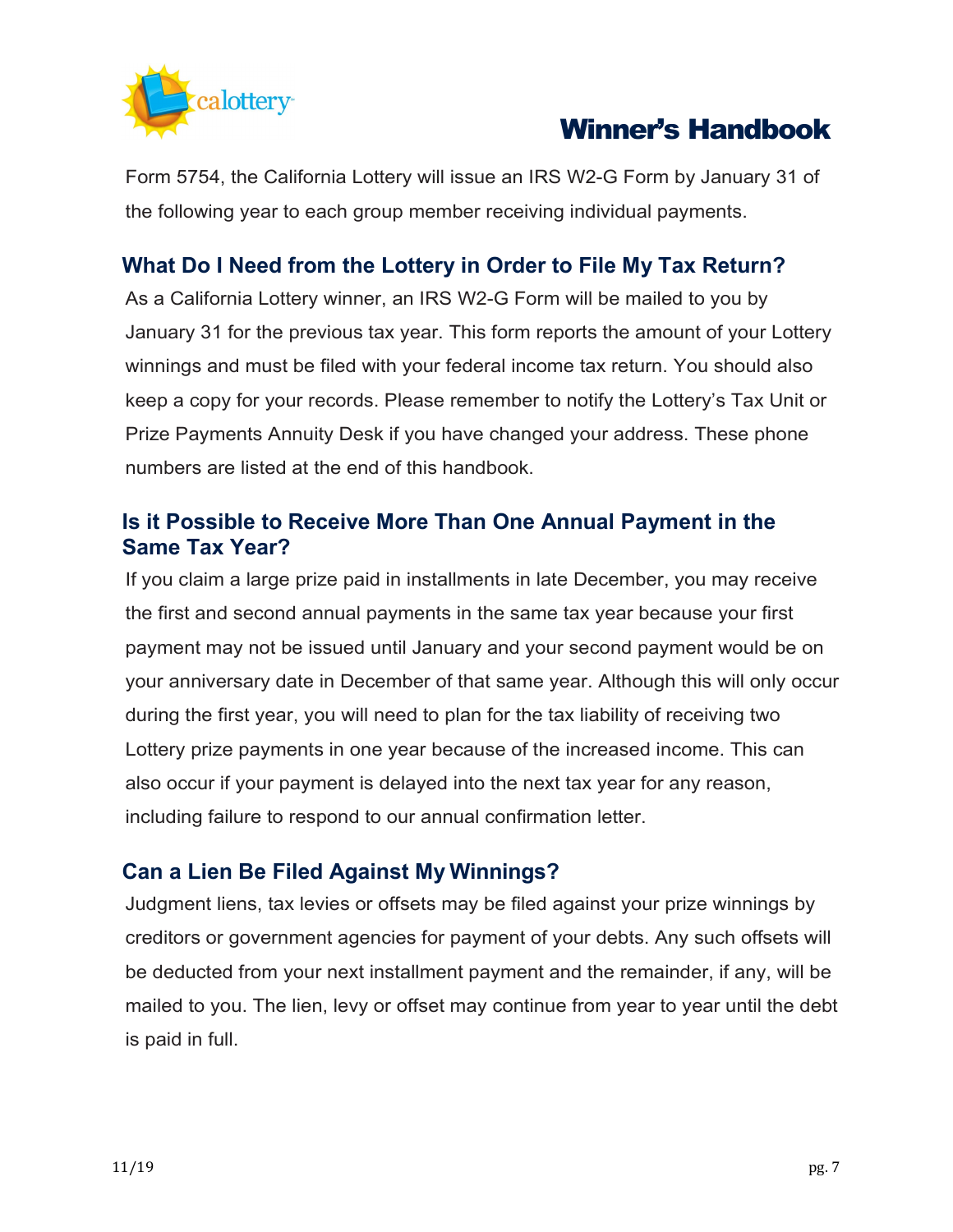

# **Estate Planning & Forms**

## **What Happens if I Die Before I Receive All the Payments?**

In the event of a prize winner's death, representatives of the estate will need to contact the Lottery's Prize Payments Annuity Desk in order to begin the process of transitioning payments to the beneficiaries. All remaining installment payments will be paid to the appropriate heirs of the estate. The annuity payment option cannot be changed.

Designating beneficiaries for your remaining prize payments simplifies the process of transferring prize payments to your heirs. You may obtain a Lottery Beneficiary Designation Form from the Lottery's Prize Payments Annuity Desk. The telephone number is at the end of this handbook. By simply completing the form, you will provide the Lottery with the names of individuals that you designate to receive any remaining unencumbered payments as they come due. You may change your designated beneficiaries at any time by simply completing a new Beneficiary Designation Form. If there is no Lottery Beneficiary Designation Form on file at the time of your death, the Lottery will make payments pursuant to established Lottery procedures or as ordered by the court.

## **Can the Lottery Assign Prize Payments to a Trust Established by a Winner?**

The Lottery will make installment payments to your qualifying trust if you have properly assigned your prize to the trust. A Declaration and Assignment of Lottery Prize to Revocable Living Trust Form can be requested from the Lottery's Prize Payments Annuity Desk. For the Lottery to make payments to a trust, the prize winner must be the grantor of the revocable trust and the trust must be linked to the winner's social security number. The trust must be governed by the laws of the State of California. Upon a winner's death, if prize payments were properly assigned, the trustee must notify the Lottery of the winner's death and of the proper distribution of the payments under the trust. The Lottery may make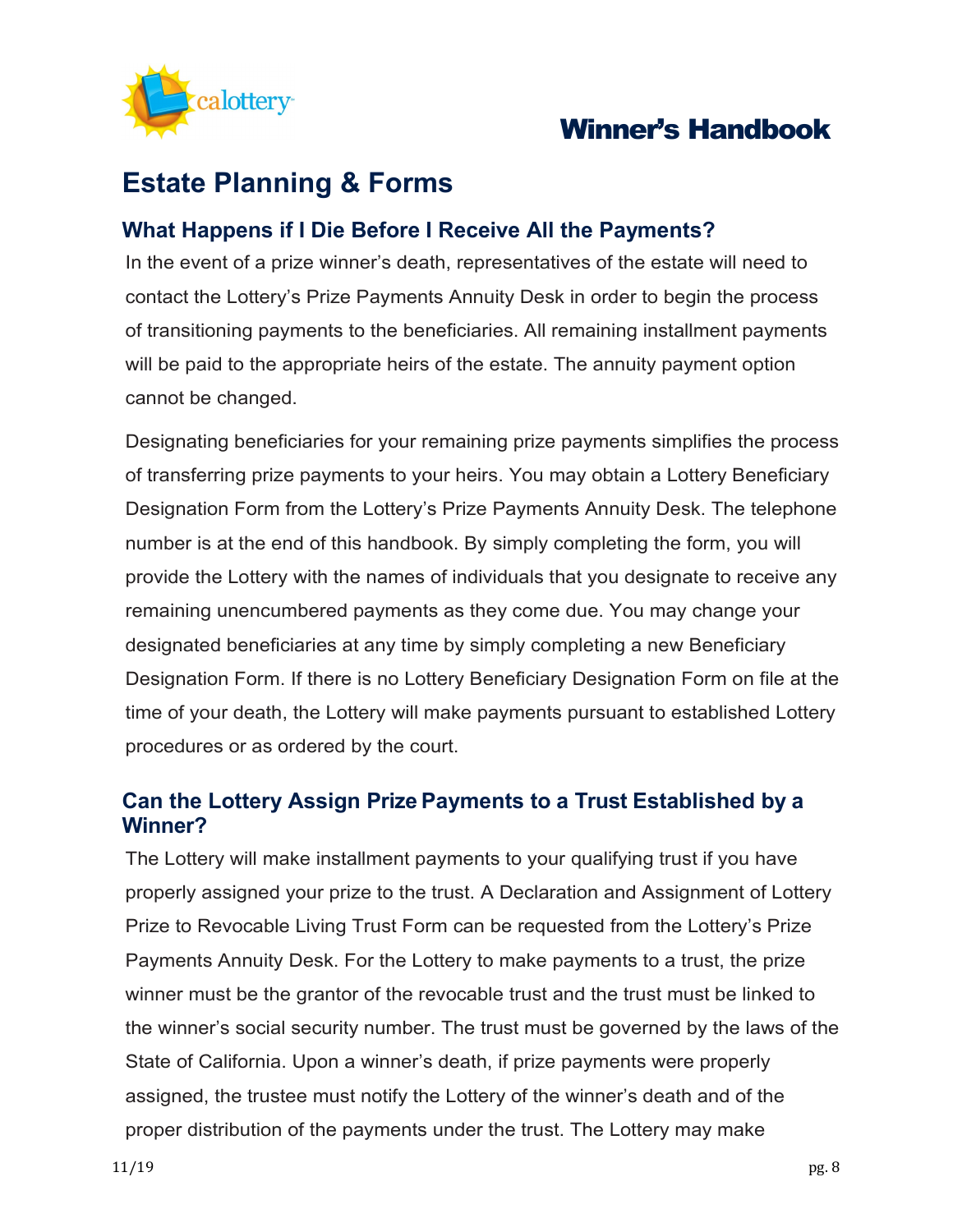

payments to irrevocable trusts or sub-trusts which were established in a winner's qualifying trust so long as the appropriate form is on file prior to the winner's death. If this form is not on file, the Lottery will make payments pursuant to established Lottery procedures or as ordered by the court. Keep in mind, a trust cannot claim a Lottery prize.

# **Assignment of Prize Payments**

## **Can I Assign My Prize or Sell it to Another Party?**

Winners of prizes paid in installments may assign future prize payments to a third party or use their winnings as collateral for a loan. If you are planning to assign your prize payments to another party, there are specific regulations that affect this process. Please contact the Lottery's Prize Payments Annuity Desk for specific information.

Companies may contact you offering to purchase some or all your remaining installment prize payments. Past winners have informed us that some companies have misrepresented themselves as the California Lottery, claiming to have the Lottery's endorsement or implying that they received confidential personal information about prize winners from the California Lottery.

Be assured that the California Lottery does not endorse any of these companies or disclose personal information about prize winners other than that information which is designated as public information (see "Public Disclosure" on next page). If you receive a suspicious solicitation claiming to be from the California Lottery, call us to confirm at 1-800-LOTTERY.

The Lottery encourages you to seek independent financial and legal advice before making any assignment decision. If you decide to assign your right to receive future prize payments or use your winnings as collateral for a loan, please contact the Lottery's Prize Payments Annuity Desk. For tax-related questions, contact the IRS at (800) 829-1040.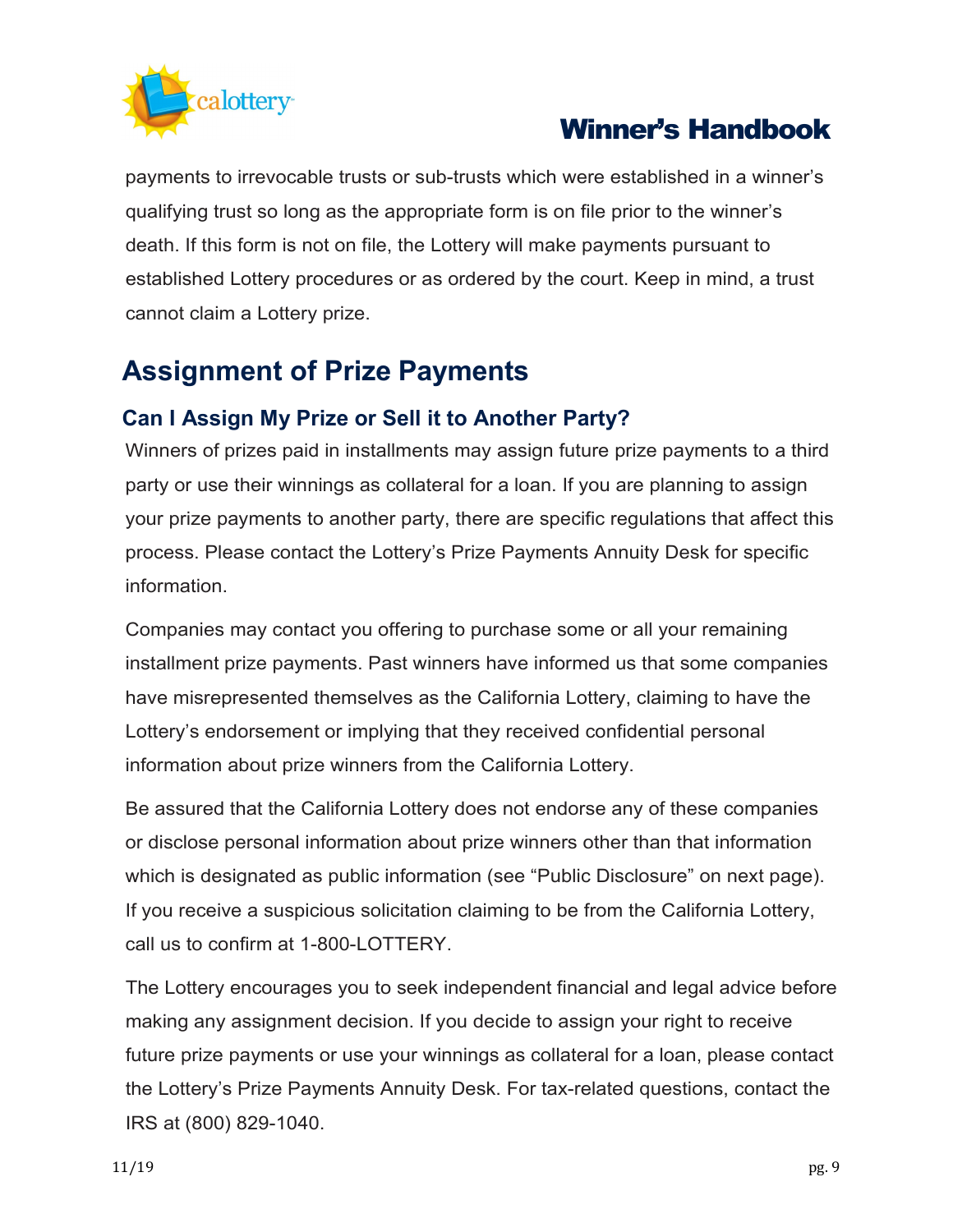

# **Public Disclosure**

## **What Personal Information is Subject to Public Disclosure?**

The California Lottery is subject to public disclosure laws that allow access to certain governmental records. Your full name, the name and location of the retailer who sold you the winning ticket, the date you won and the amount of your winnings, including your gross and net installment payments, are matters of public record and are subject to disclosure. The Lottery will not disclose any other personal or identifying information without your permission unless legally required to do so.

# **Managing Your Winnings**

## **What Should I Do with the Prize Money While I'm Seeking Professional Financial Advice?**

Your first instinct may be to deposit the first payment of your winnings safely in a financial institution while you plan your financial future. Your current bank or credit union is a good place to start but be sure to verify that the amount of your deposit is federally insured. If the amount of your deposit exceeds the level of insurance, consider dividing your prize funds between two or more financial institutions.

### **How Do I Find Reputable Advisors?**

Banks and other financial institutions offer a variety of options. To receive the maximum benefit from your Lottery prize, you should check the credentials of prospective advisors and interview them to determine if their financial approach fits your needs and lifestyle. There are professional organizations listed online and in every telephone book that can provide you with the names of advisors, including accountants, attorneys, financial planners and investment counselors. Remember that you can change any of your advisors and hire more than one at a time. Although the Lottery does not endorse any advisors or any advisory group, lists of advisors can be obtained from these sources: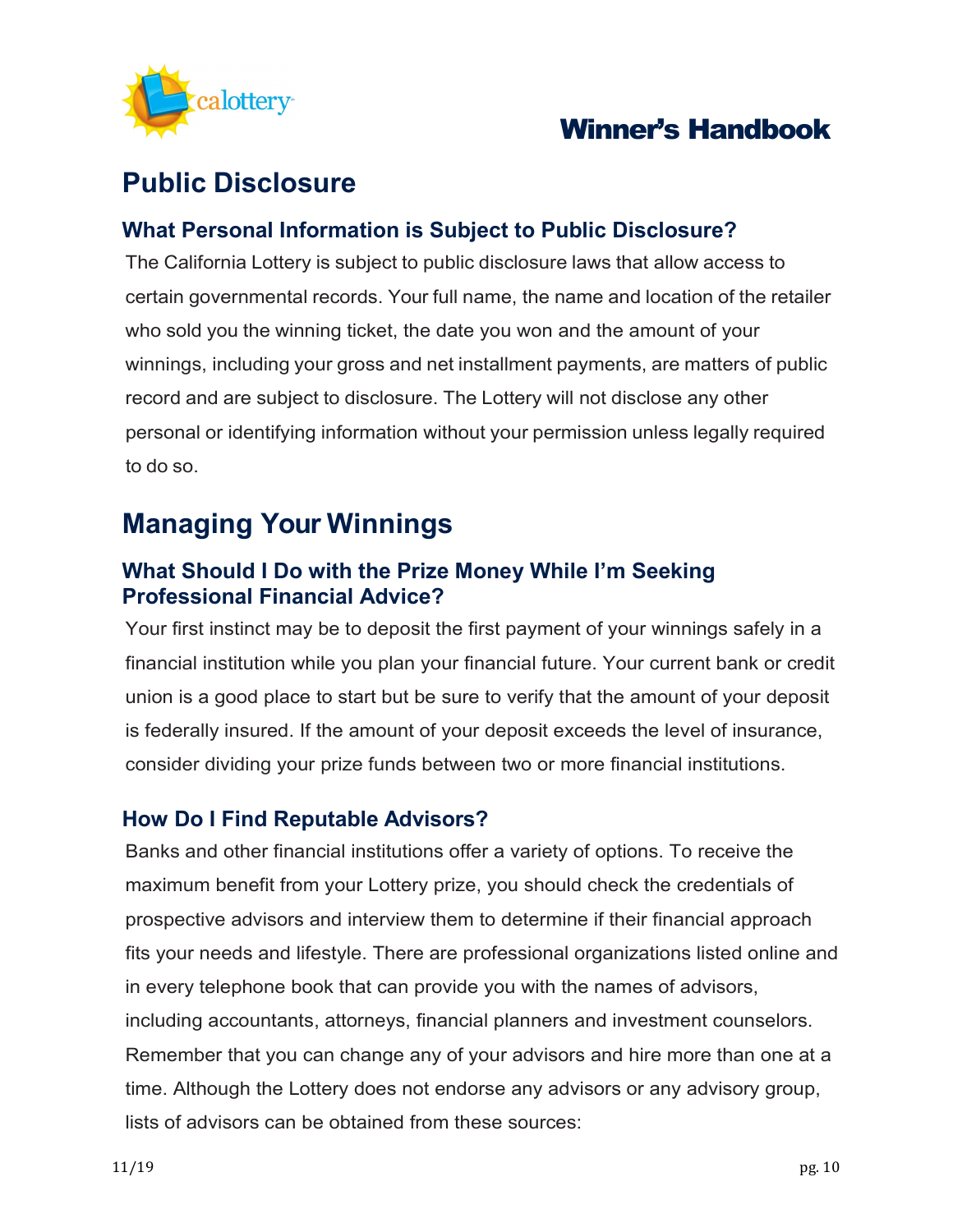

- Martindale-Hubbell Directory [www.martindale.com](http://www.martindale.com/)
- California State Bar [www.calbar.ca.gov](http://www.calbar.ca.gov/)
- The California Society of Certified Public Accountants (800) 922-5272 [www.calcpa.org](http://www.calcpa.org/)
- National Association of Personal Financial Advisors (800) 366-2732, (847) 483 5400 or (888) 333-6659 [www.napfa.org](http://www.napfa.org/)
- The Financial Planning Association (800) 322-4237 [www.fpanet.org](http://www.fpanet.org/)

While some past winners preferred to research their own financial options, others reported that building a team of advisors who work together and are experienced in working with large sums of money has provided them with sound legal and financial advice.

### **How Should I Handle Requests for Donations?**

Many winners have shared their winnings with their favorite charities. You may receive requests for donations from many sources, including friends, family and individuals from organizations or charities that are unfamiliar to you. Take time to investigate the legitimacy of any organization or charity before you make a donation. One way to do this is to request a financial statement. To ensure that a charity is authorized, you may check their non-profit status with the IRS at [www.irs.gov.](http://www.irs.gov/) Your team can also help you say no to a donation/investment request when you need to, and help research whether a business is bona fide or a scam!

### **You Should Also Consider:**

- Changing your phone number or using a voicemail system or answering service to screen your calls. The same is true for your mail and email. A post office box will also help you screen unsolicited requests. If requests do come by phone, ask that the requests be put in writing and that the requesters send background literature to your post office box.
- Use a member of your professional team to serve as intermediaries and act as your spokesperson when responding to requests and to intercept information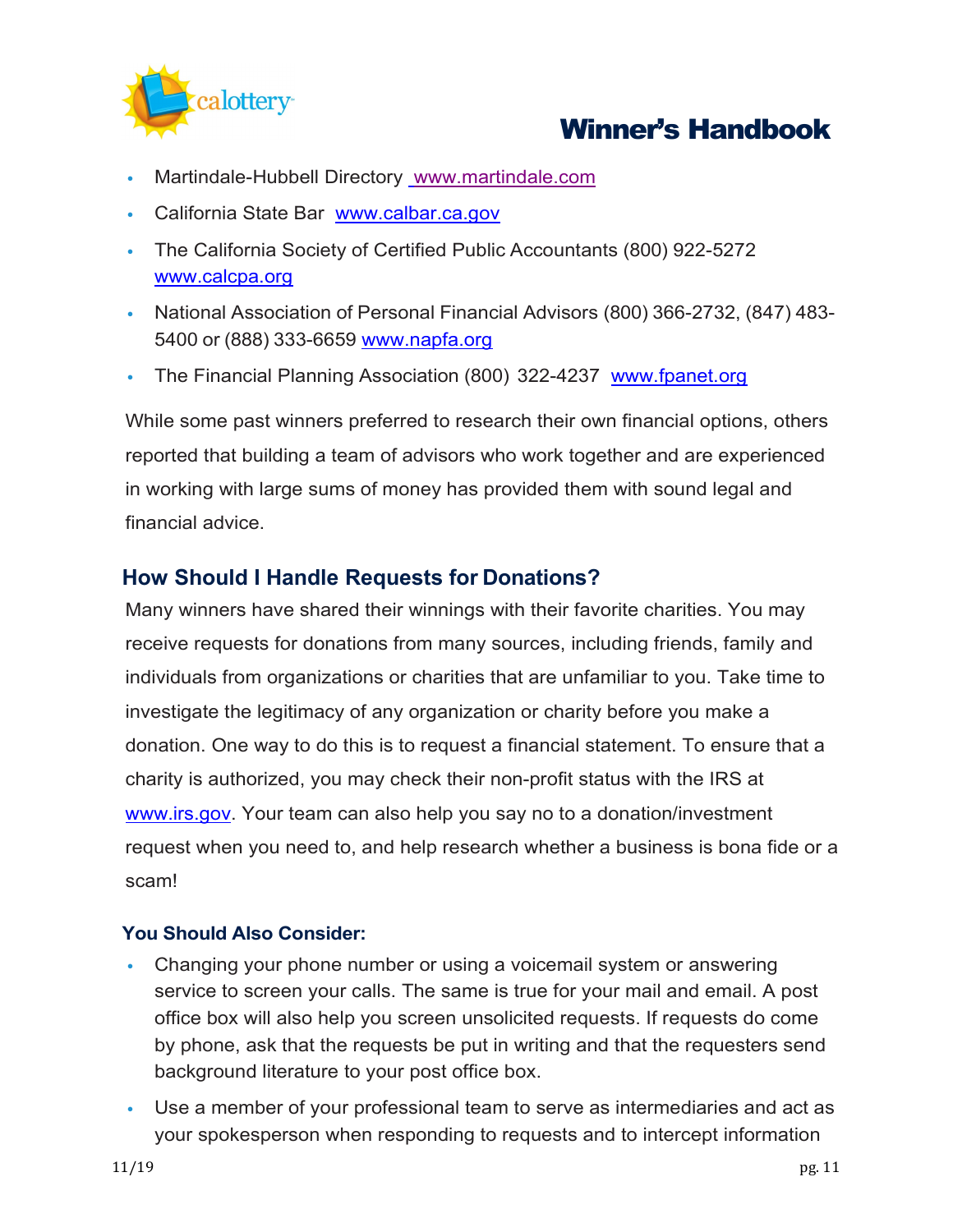

from various organizations. A knowledgeable adviser can also help you with income tax implications and advise you on the allowable limits of charitable donations and contributions.

### **The Marketwatch's Charles A. Jaffe offers important tips:**

## **The single most important decision youmake with your newfound wealth will not be how to spend or invest it. It will be who you hire to help manage it.**

Sudden money makes you an instant candidate to hire a financial adviser. For starters, you are likely handling much more than you have ever had at your disposal before. More importantly, you want to make sure your once-in-a-lifetime good fortune becomes a rest-of-your-lifetime benefit.

You most likely have heard stories of athletes, rock stars and celebrities who wound up losing their fortune at the hands of an unscrupulous agent or rogue stockbroker. Your windfall puts you in the big leagues, in terms of the potential to become a victim.

That being the case, there are several factors to keep in mind as you choose an adviser:

## **Interview three to five before making a decision, with at least one candidate having "no strings attached."**

The reasons you hire an adviser—to protect and grow your money, to make sure that you have properly insured yourself, planned for your estate and more—are standard fare for good advisors. That means that the first person you talk to will sound like they are a tailor-made perfect fit for your needs, even if they are mediocre and inexperienced.

Make sure you have a basis for comparison, and that you know not just about the services you will get for your money, but about how comfortable you are with the adviser personally. If you interview top advisors, what will make one stand out is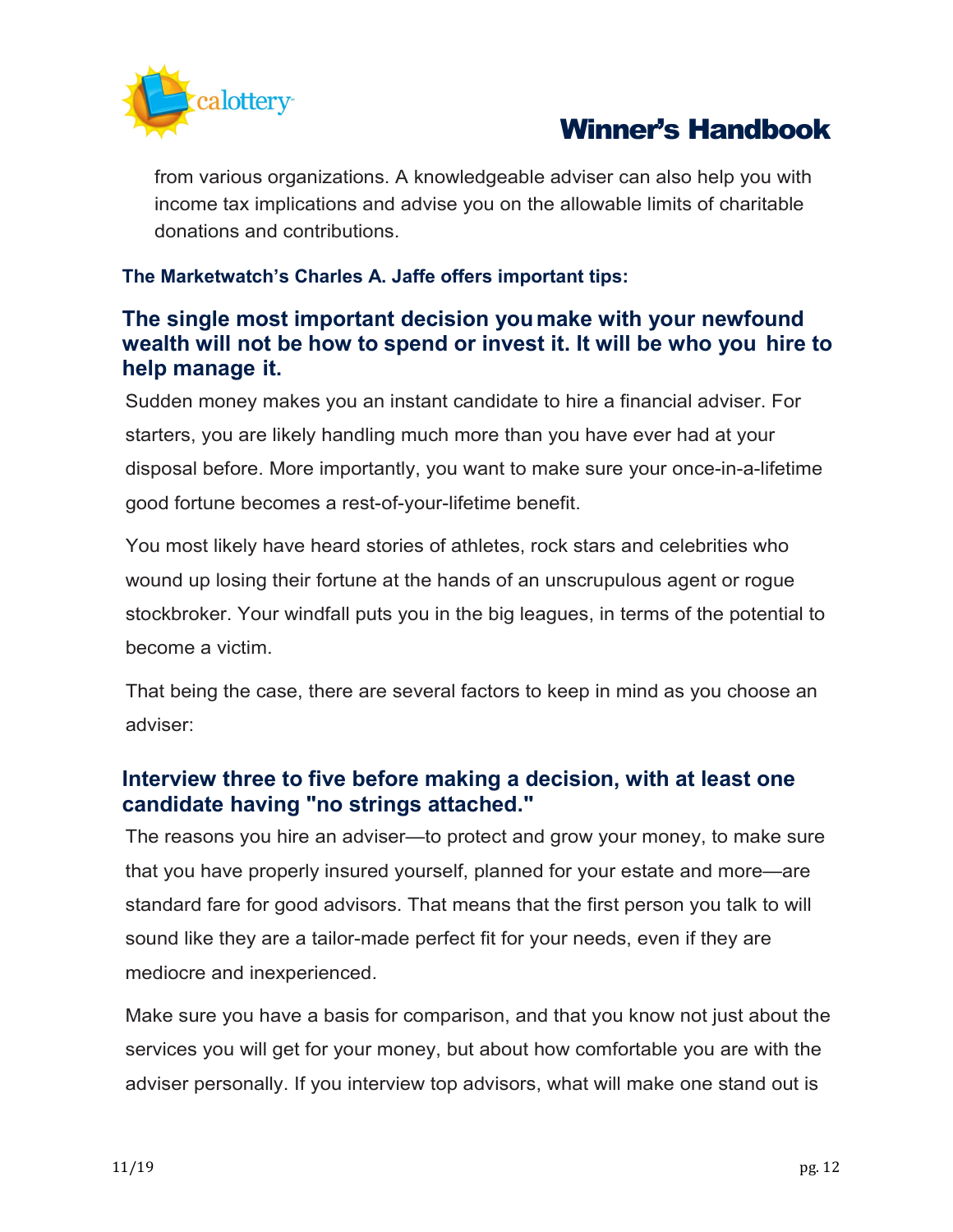

not so much expertise—all good advisors have it—but your comfort level and confidence in them.

You may get referrals from friends and relatives, but you will want to have at least one candidate who you have never met before. This makes sure that your feelings for an adviser aren't colored by the fact that he's your nephew, your best friend's financial adviser and so on.

## **Look for an adviser who deals regularly with this kind of money, and preferably with clients who suddenly come into money.**

Ideally, you want to hire an adviser familiar with the kinds of situations you'll be facing. That means someone whose average client already has the kind of money you have won, and preferably with people who came into that money quickly.

You don't want to be someone's guinea pig, their first shot at handling the issues—from investing large sums to estate planning—that will soon be among your major concerns.

## **Consider building a financial team.**

You don't see famous wealthy people like Donald Trump or Warren Buffett managing their money alone. They have a team of advisors who handle everything from the legal to the investment to the tax sides of the issues.

Remember that you are new at this, and your winnings don't guarantee that you will make great decisions. Building a team— and the members should not all work for one firm—allows you to have multiple advisors. While the financial planner might handle the strategy, the accountant can make sure everything is proper from a tax standpoint. The best part of a team approach is that you can bounce around ideas, giving you a better chance to determine if anyone is steering you wrong.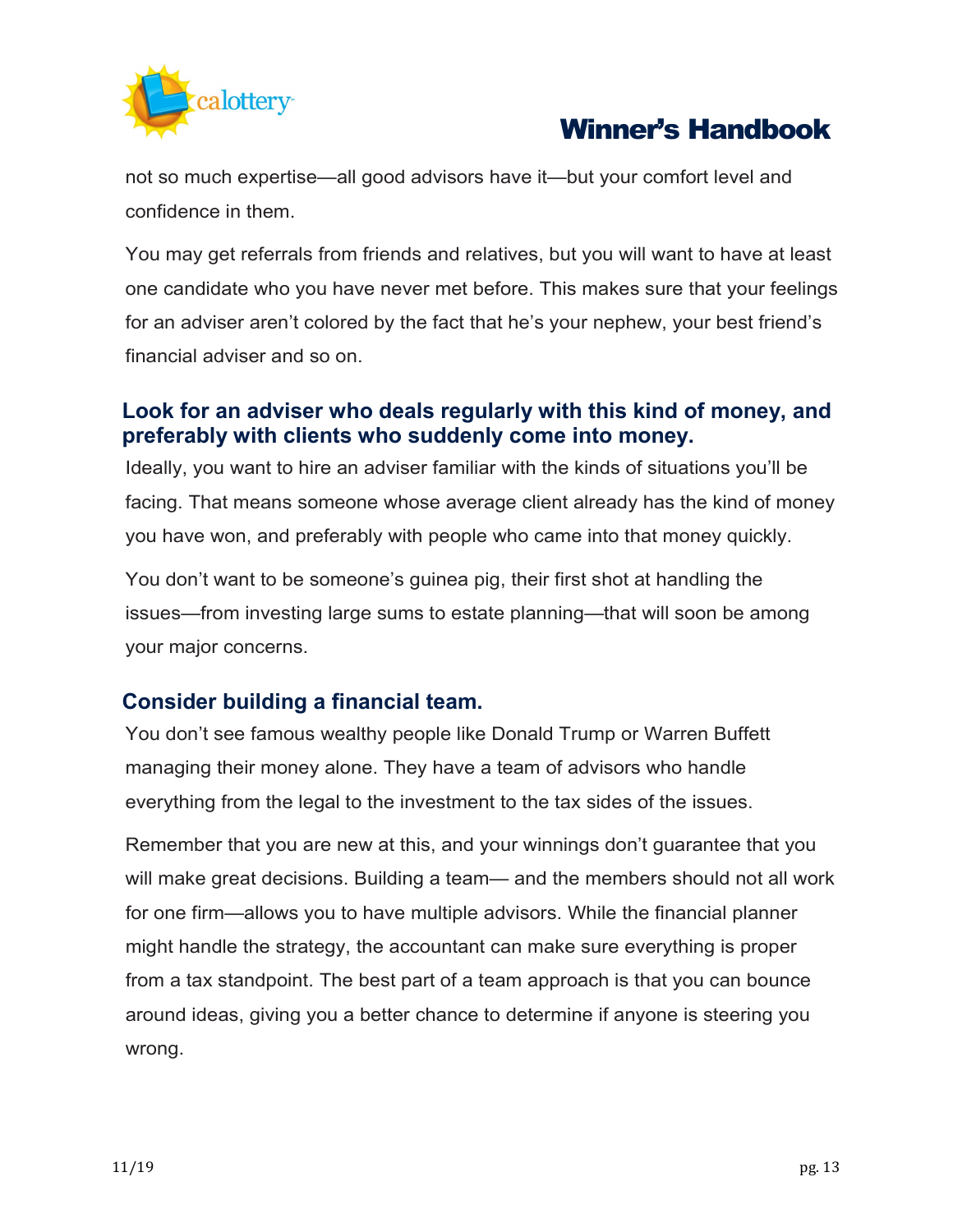

### **Be sure that the following questions are at least a part of your interview with each candidate.**

- How does your compensation work? Find out how the adviser will be paid commission, flat-fee or some combination—and precisely how much money they will make in dollars if they work with you and implement a financial plan.
- What services will I get for my money?
- May I see a sample plan? Before hiring an adviser, make sure you see what you get for your money.
- Will anyone else be working with me or will I always deal with you?
- How do we terminate this relationship if I am not satisfied?
- What is your basic approach to financial planning?
- What is your educational background and what professional designations do you hold? How much education must you undergo to keep those credentials, and how will that expertise benefit me?

You are hiring help, not surrendering control. Just because you pick a financial planner doesn't mean you will be uninvolved in managing your money. Instead, you should be involved in all key decisions, and your goals—even if they disagree with the strategy of the adviser—should be carried out.

## **Winner's Checklist**

## **What Do I Need to Do if I Want Future Payments Mailed Directly to My Financial Institution?**

If you chose to pick up your first Lottery payment from a California Lottery District Office, your first Lottery prize payment will be available for pickup within six to eight weeks of your claim.

Future payments can be mailed directly to your home address or to your financial institution for deposit into your account. Currently, the Lottery does not offer Electronic Fund Transfers (EFT). For more information, contact the Lottery's Prize Payments Annuity Desk.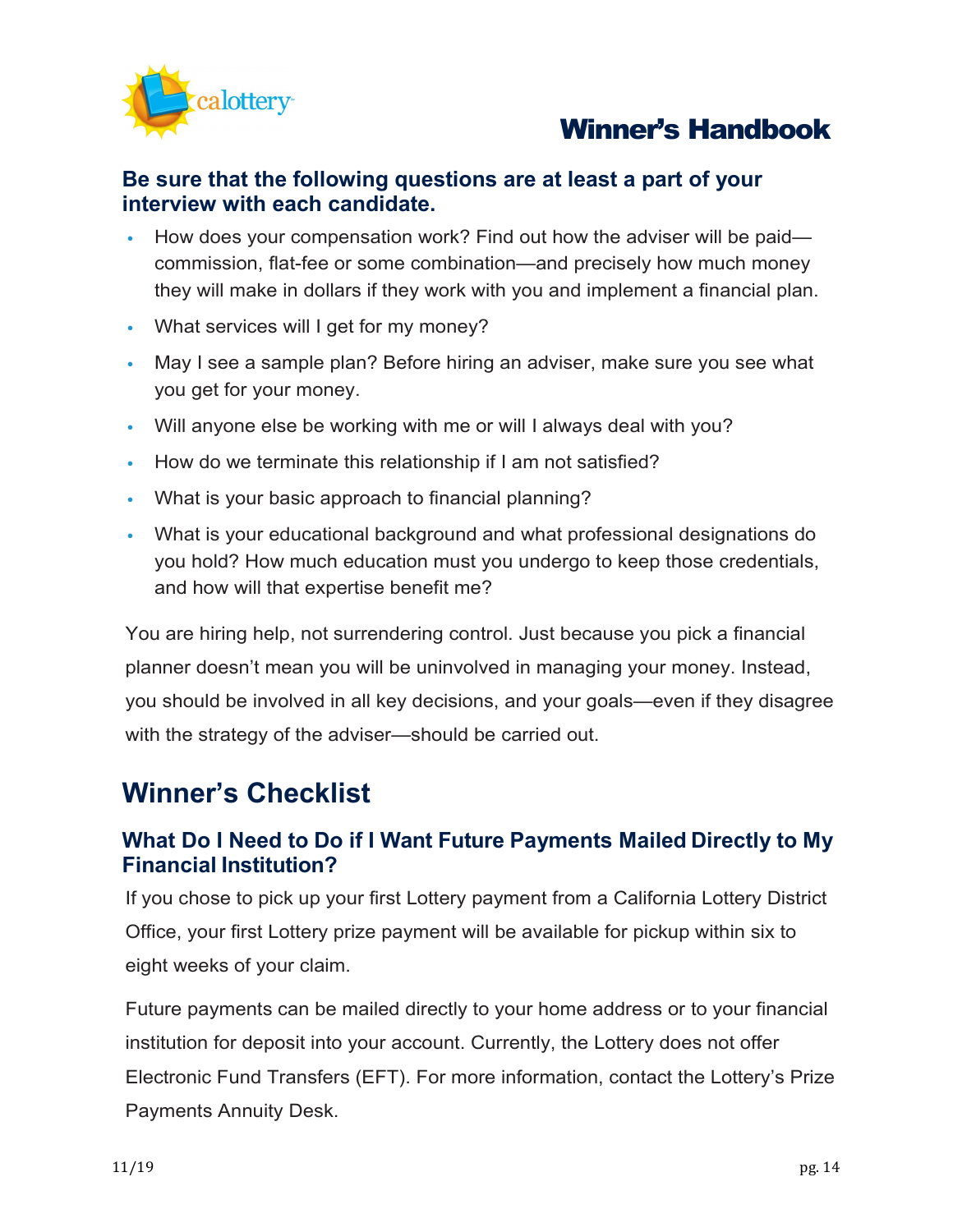

## **What if I Change My Address?**

Be sure to notify the Lottery's Prize Payments Annuity Desk in writing immediately with any changes to your name, address or telephone number to ensure timely delivery of your annual payment and IRS W2-G Form. The Lottery will provide you with a change of address form for your convenience.

## **Who Do I Call if I Have Questions?**

The Lottery does not offer financial or legal advice, but we will provide you with information or forms you need to facilitate your planning. Contact the Lottery's Investment Desk at (916) 822-8324.

## **When you decide on participating in media availability:**

Corporate Communications Division – (916) 822-8131

### **Questions from annuity winners:**

Prize Payments – Annuity Desk (for annuity winners) (916) 822-8306

### **Questions relating to W2-G forms:**

Tax Unit – (800) 568-8379, press 2, then press 6, then press 4

Congratulations on your big win. We wish you well in the future as you begin this exciting new chapter of your life. Dream big!

The California Lottery thanks you for your support. You should know that our sole beneficiary is California public schools. Our contributions of more than \$1 billion a year are actually quite modest after it's divided up among every single public school, but we're sure you'll agree that every penny counts! Get all the details at: [www.calottery.com/who-benefits](http://www.calottery.com/who-benefits)

Good luck and thank you again!